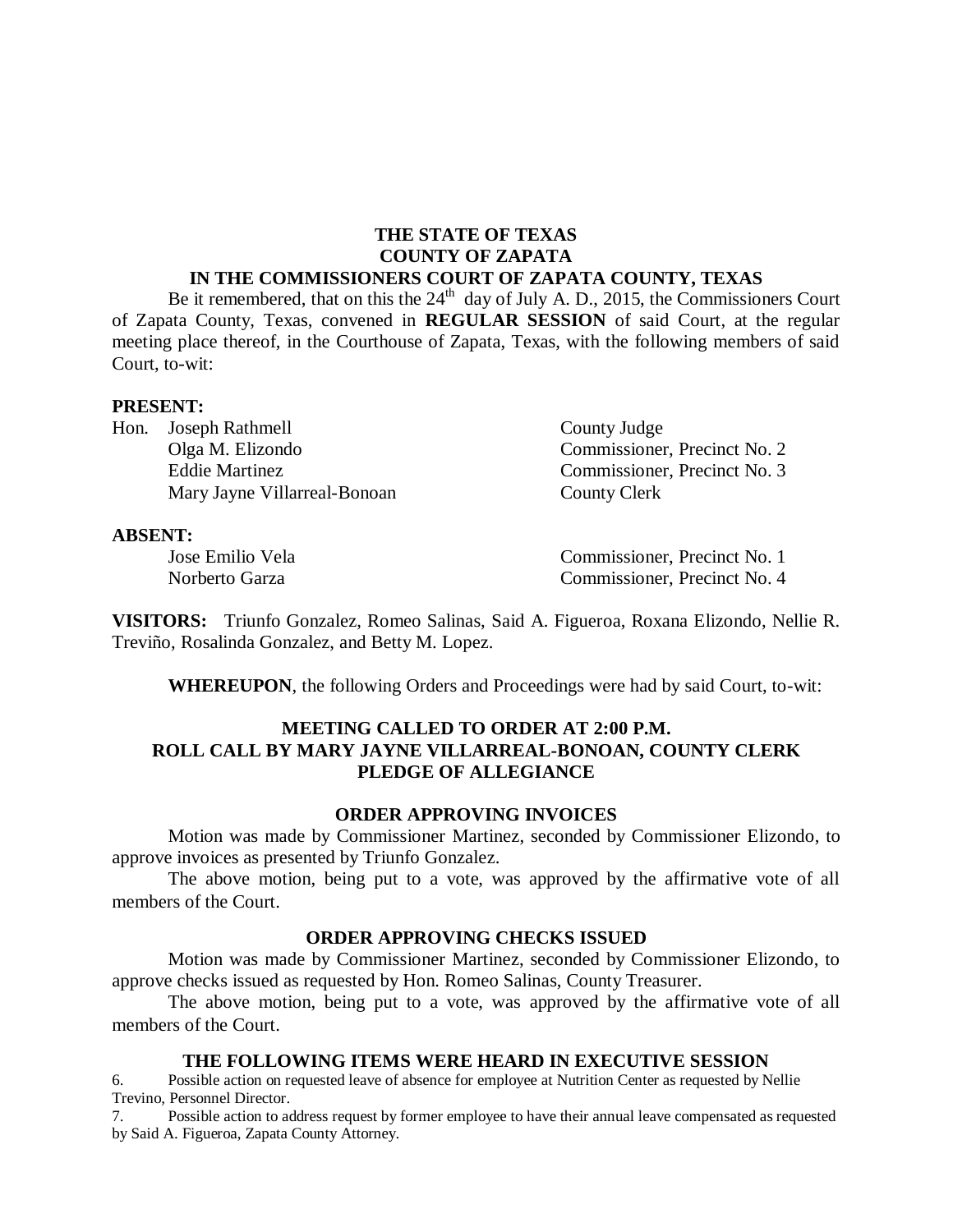# **MOTION WAS MADE BY COMMISSIONER MARTINEZ, SECONDED BY COMMISSIONER ELIZONDO, TO ENTER INTO EXECUTIVE SESSION**

# **MOTION WAS MADE BY COMMISSIONER MARTINEZ, SECONDED BY COMMISSIONER ELIZONDO, TO RETURN TO REGULAR SESSION**

## **ORDER APPROVING FMLA LEAVE FOR EMPLOYEE AT ZAPATA COUNTY NUTRITION CENTER AND AMEND POLICY FOR ALL EMPLOYEES AS DISCUSSED IN EXECUTIVE SESSION**

Motion was made by Commissioner Martinez, seconded by Commissioner Elizondo, to approve FMLA leave for employee at Zapata County Nutrition Center as requested by Nellie Trevino, Personnel Director and amend policy as discussed in Executive Session. After FMLA expires, Cobra will take effect. *[Executive Session is requested pursuant to Texas Government Code Title 5, Sub Chapter D, Section 551.071 (Consultation with Attorney) and Section 551.074 (Personnel Matters)].* 

The above motion, being put to a vote, was approved by the affirmative vote of all members of the Court.

## **ORDER DENYING REQUEST BY FORMER EMPLOYEE TO HAVE ANNUAL LEAVE HOURS COMPENSATED AND RECONCILE AND CORRECT TIME AS PER DEPARTMENT RECORDS**

Motion was made by Commissioner Martinez, seconded by Commissioer Elizondo, to deny request by former employee to have annual leave hours compensated and reconcile and correct time as per department records as requested by Said A. Figueroa, Zapata County Attorney. *[Executive Session is requested pursuant to Texas Government Code Title 5, Sub Chapter D, Section 551.071 (Consultation with Attorney) and Section 551.074 (Personnel Matters)].* 

The above motion, being put to a vote, was approved by the affirmative vote of all members of the Court.

#### **ADJOURN**

Motion to adjourn was made by Commissioner Martinez, seconded by Commissioner Elizondo, and being put to a vote, was approved by the affirmative vote of all members of the Court.